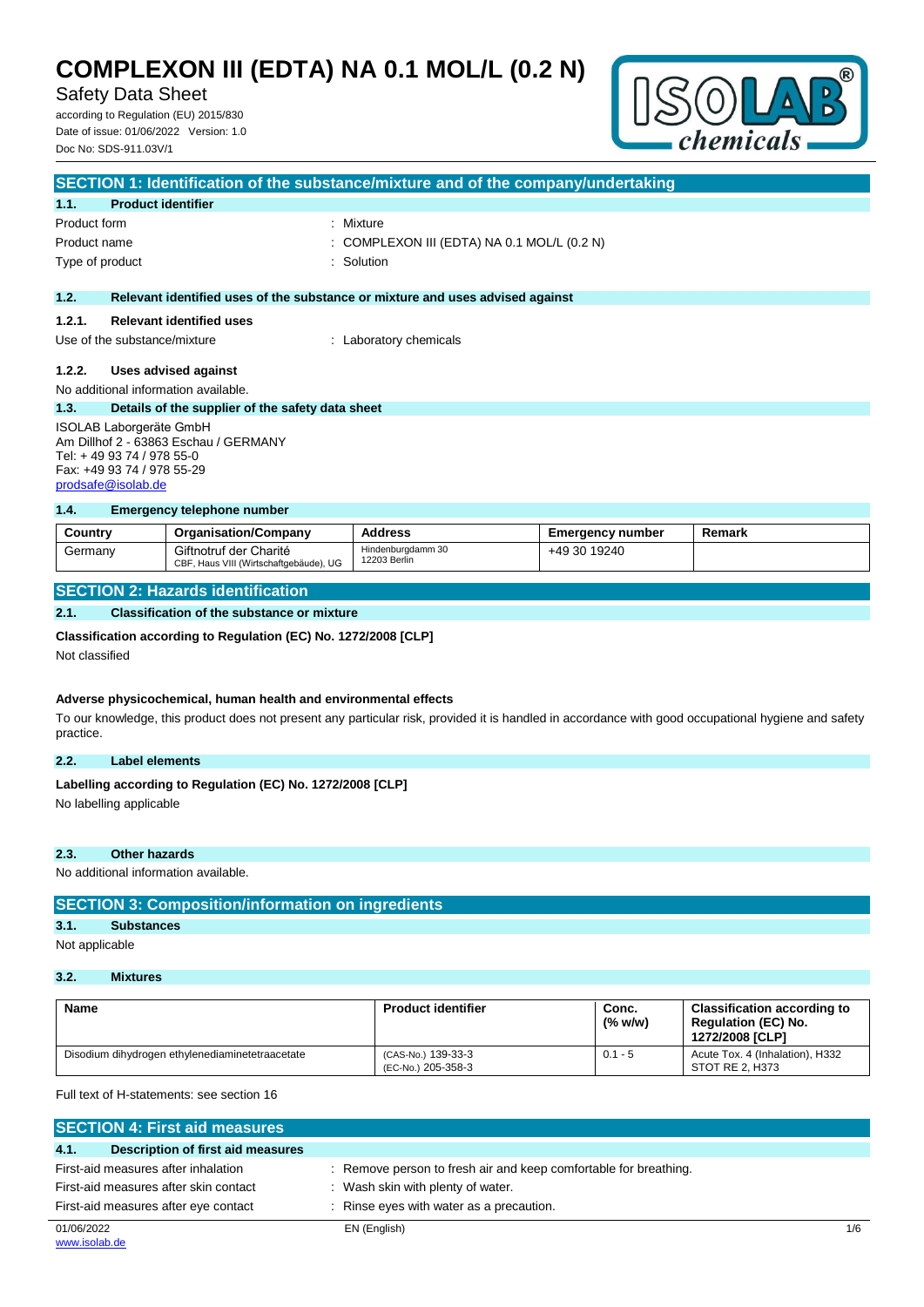# Safety Data Sheet

according to Regulation (EU) 2015/830 Date of issue: 01/06/2022 Version: 1.0 Doc No: SDS-911.03V/1



|                   | First-aid measures after ingestion                                  | : Call a poison center or a doctor if you feel unwell.                                                                                    |  |  |
|-------------------|---------------------------------------------------------------------|-------------------------------------------------------------------------------------------------------------------------------------------|--|--|
| 4.2.              | Most important symptoms and effects, both acute and delayed         |                                                                                                                                           |  |  |
|                   | No additional information available.                                |                                                                                                                                           |  |  |
| 4.3.              |                                                                     | Indication of any immediate medical attention and special treatment needed                                                                |  |  |
|                   | Treat symptomatically.                                              |                                                                                                                                           |  |  |
|                   | <b>SECTION 5: Firefighting measures</b>                             |                                                                                                                                           |  |  |
| 5.1.              | <b>Extinguishing media</b>                                          |                                                                                                                                           |  |  |
|                   | Suitable extinguishing media                                        | : Water spray. Dry powder. Foam. Carbon dioxide.                                                                                          |  |  |
| 5.2.              | Special hazards arising from the substance or mixture               |                                                                                                                                           |  |  |
| fire              | Hazardous decomposition products in case of                         | : Toxic fumes may be released.                                                                                                            |  |  |
| 5.3.              | <b>Advice for firefighters</b>                                      |                                                                                                                                           |  |  |
|                   | Protection during firefighting                                      | Do not attempt to take action without suitable protective equipment. Self-contained breathing<br>apparatus. Complete protective clothing. |  |  |
|                   | <b>SECTION 6: Accidental release measures</b>                       |                                                                                                                                           |  |  |
| 6.1.              | Personal precautions, protective equipment and emergency procedures |                                                                                                                                           |  |  |
| 6.1.1.            | For non-emergency personnel                                         |                                                                                                                                           |  |  |
|                   | Emergency procedures                                                | : Ventilate spillage area.                                                                                                                |  |  |
| 6.1.2.            | For emergency responders                                            |                                                                                                                                           |  |  |
|                   | Protective equipment                                                | Do not attempt to take action without suitable protective equipment. For further information                                              |  |  |
|                   |                                                                     | refer to section 8: "Exposure controls/personal protection".                                                                              |  |  |
| 6.2.              | <b>Environmental precautions</b>                                    |                                                                                                                                           |  |  |
|                   | Avoid release to the environment.                                   |                                                                                                                                           |  |  |
| 6.3.              | Methods and material for containment and cleaning up                |                                                                                                                                           |  |  |
|                   | Methods for cleaning up                                             | Take up liquid spill into absorbent material.                                                                                             |  |  |
| Other information |                                                                     | Dispose of materials or solid residues at an authorized site.                                                                             |  |  |
| 6.4.              | Reference to other sections                                         |                                                                                                                                           |  |  |
|                   | For further information refer to section 13.                        |                                                                                                                                           |  |  |
|                   | <b>SECTION 7: Handling and storage</b>                              |                                                                                                                                           |  |  |
| 7.1.              | <b>Precautions for safe handling</b>                                |                                                                                                                                           |  |  |
|                   | Precautions for safe handling                                       | : Ensure good ventilation of the work station. Wear personal protective equipment.                                                        |  |  |
|                   | Hygiene measures                                                    | Do not eat, drink or smoke when using this product. Always wash hands after handling the<br>product.                                      |  |  |
| 7.2.              | Conditions for safe storage, including any incompatibilities        |                                                                                                                                           |  |  |
|                   | Storage conditions                                                  | : Store in a well-ventilated place. Keep cool.                                                                                            |  |  |
|                   | Incompatible products                                               | Strong bases.                                                                                                                             |  |  |
|                   | Information on mixed storage                                        | : KEEP SUBSTANCE AWAY FROM: (strong) bases.                                                                                               |  |  |
| 7.3.              | Specific end use(s)                                                 |                                                                                                                                           |  |  |
|                   | No additional information available.                                |                                                                                                                                           |  |  |
|                   | <b>SECTION 8: Exposure controls/personal protection</b>             |                                                                                                                                           |  |  |
| 8.1.              | <b>Control parameters</b>                                           |                                                                                                                                           |  |  |
|                   | No additional information available.                                |                                                                                                                                           |  |  |

## **8.2. Exposure controls**

## **Appropriate engineering controls:**

Ensure good ventilation of the work station.

## **Hand protection:**

Protective gloves

#### **Eye protection:**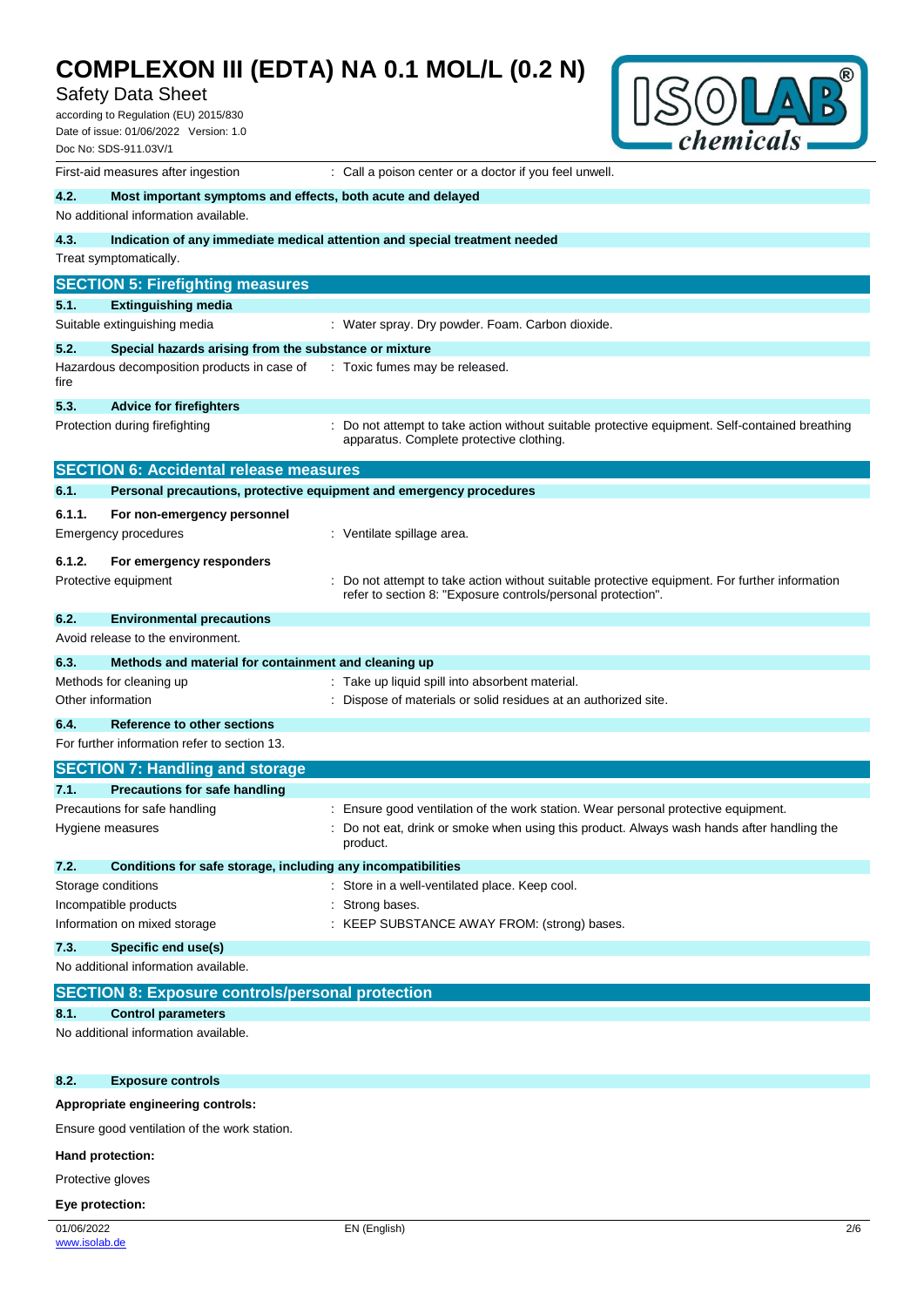# Safety Data Sheet

according to Regulation (EU) 2015/830 Date of issue: 01/06/2022 Version: 1.0 Doc No: SDS-911.03V/1



### **Skin and body protection:**

Wear suitable protective clothing

## **Respiratory protection:**

In case of insufficient ventilation, wear suitable respiratory equipment

### **Personal protective equipment symbol(s):**



#### **Environmental exposure controls:**

Avoid release to the environment.

#### **Consumer exposure controls:**

Do not eat, drink or smoke during use. Always wash hands after handling the product.

# **SECTION 9: Physical and chemical properties**

| 9.1.           | Information on basic physical and chemical properties |                              |
|----------------|-------------------------------------------------------|------------------------------|
| Physical state |                                                       | Liquid                       |
| Appearance     |                                                       | Liquid.                      |
| Colour         |                                                       | No data available on colour. |
| Odour          |                                                       | No data available on odour.  |
|                | Odour threshold                                       | No data available            |
| pH             |                                                       | No data available            |
|                | Relative evaporation rate (butylacetate=1)            | No data available            |
| Melting point  |                                                       | Not applicable               |
| Freezing point |                                                       | No data available            |
| Boiling point  |                                                       | No data available            |
| Flash point    |                                                       | No data available            |
|                | Auto-ignition temperature                             | No data available            |
|                | Decomposition temperature                             | No data available            |
|                | Flammability (solid, gas)                             | Not applicable               |
|                | Vapour pressure                                       | No data available            |
|                | Relative vapour density at 20 °C                      | No data available            |
|                | Relative density                                      | No data available            |
| Solubility     |                                                       | No data available            |
| Log Pow        |                                                       | No data available            |
|                | Viscosity, kinematic                                  | No data available            |
|                | Viscosity, dynamic                                    | No data available            |
|                | <b>Explosive properties</b>                           | No data available            |
|                | Oxidising properties                                  | No data available            |
|                | <b>Explosive limits</b>                               | No data available            |

#### **9.2. Other information**

No additional information available.

## **SECTION 10: Stability and reactivity**

## **10.1. Reactivity**

The product is non-reactive under normal conditions of use, storage and transport.

## **10.2. Chemical stability**

Stable under normal conditions.

#### **10.3. Possibility of hazardous reactions**

No dangerous reactions known under normal conditions of use.

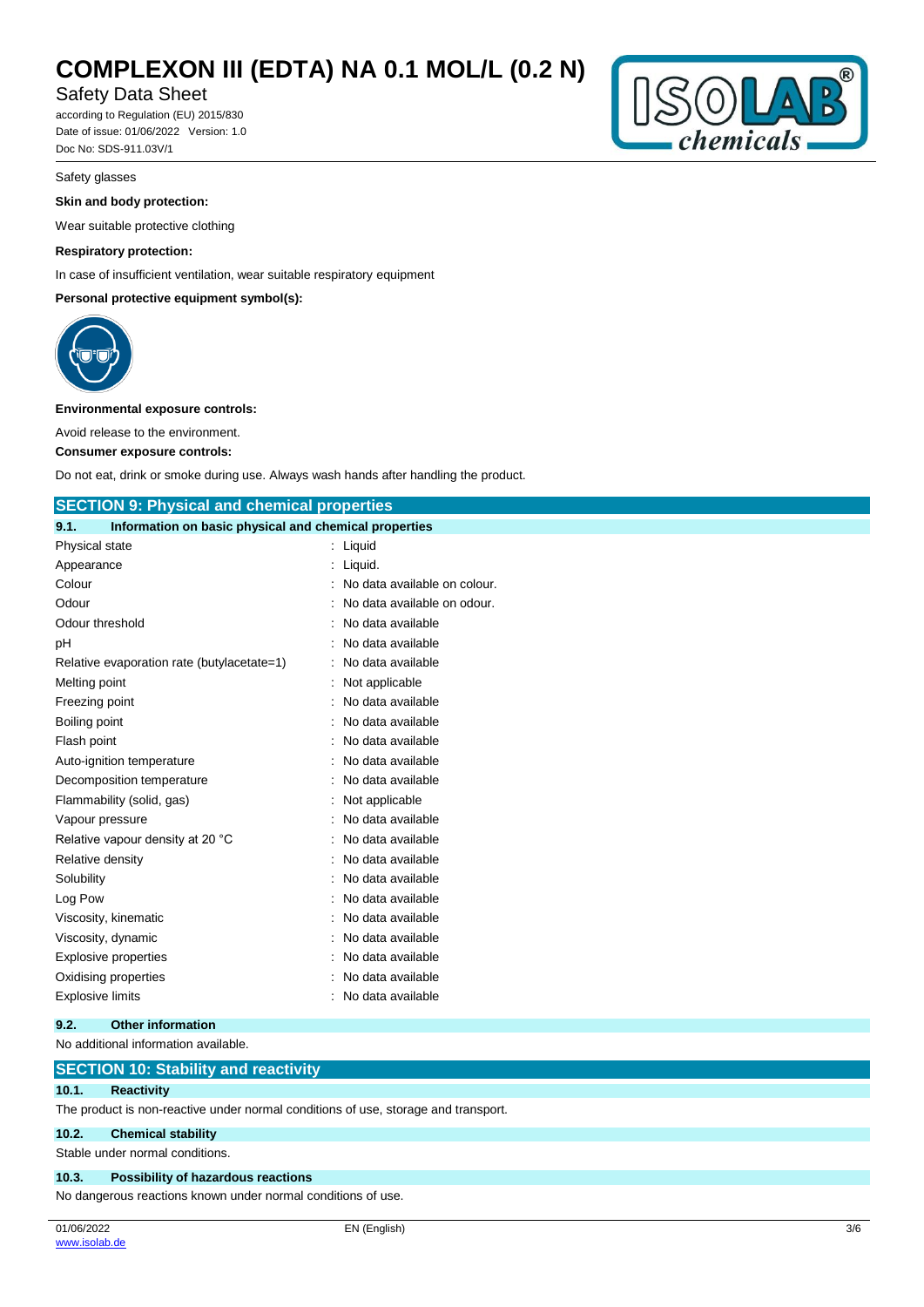# Safety Data Sheet

according to Regulation (EU) 2015/830 Date of issue: 01/06/2022 Version: 1.0 Doc No: SDS-911.03V/1



### **10.4. Conditions to avoid**

None under recommended storage and handling conditions (see section 7).

### **10.5. Incompatible materials**

#### No additional information available.

### **10.6. Hazardous decomposition products**

Under normal conditions of storage and use, hazardous decomposition products should not be produced.

# **SECTION 11: Toxicological information 11.1. Information on toxicological effects** Acute toxicity (oral) **interval** to the control of the control of the control of the control of the control of the control of the control of the control of the control of the control of the control of the control of the co **COMPLEXON III (EDTA) NA 0.1 MOL/L (0.2 N)** LD50 oral rat  $\vert$  > 2000 mg/kg Acute toxicity (dermal) : Not classified Acute toxicity (inhalation) : Not classified Skin corrosion/irritation : Not classified Serious eye damage/irritation : Not classified Respiratory or skin sensitisation : Not classified Germ cell mutagenicity **Second Contract Contract Contract Contract Contract Contract Contract Contract Contract Contract Contract Contract Contract Contract Contract Contract Contract Contract Contract Contract Contract Co** Carcinogenicity **Carcinogenicity** : Not classified Reproductive toxicity **in the contract of the CRS** in Not classified STOT-single exposure in the state of the state of the STOT-single exposure STOT-repeated exposure : Not classified Aspiration hazard **in the set of the set of the set of the set of the set of the set of the set of the set of the set of the set of the set of the set of the set of the set of the set of the set of the set of the set of th SECTION 12: Ecological information 12.1. Toxicity** Ecology - general **interproduct is not considered harmful to aquatic organisms nor to cause long-term adverse** effects in the environment. Acute aquatic toxicity **in the case of the Case of the Case of the Case of the Case of the Case of the Case of the Case of the Case of the Case of the Case of the Case of the Case of the Case of the Case of the Case of the** Chronic aquatic toxicity **Example 20** Chronic aquatic toxicity **12.2. Persistence and degradability** No additional information available. **12.3. Bioaccumulative potential** No additional information available. **12.4. Mobility in soil** No additional information available. **12.5. Results of PBT and vPvB assessment** No additional information available. **12.6. Other adverse effects** No additional information available. **SECTION 13: Disposal considerations 13.1. Waste treatment methods** Regional legislation (waste) : Disposal must be done according to official regulations. Waste treatment methods : Dispose of contents/container in accordance with licensed collector's sorting instructions.

Sewage disposal recommendations : Disposal must be done according to official regulations.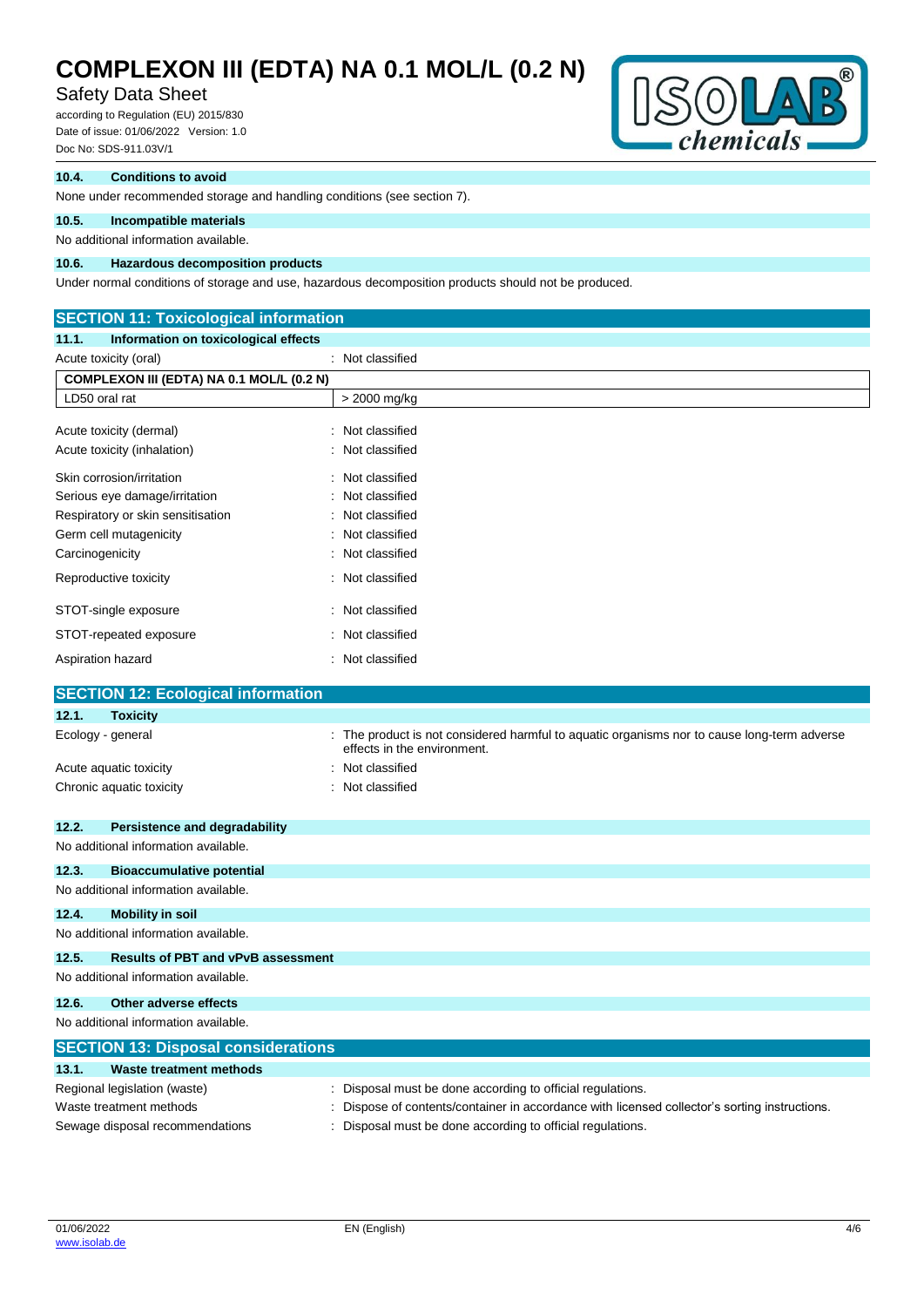# Safety Data Sheet

according to Regulation (EU) 2015/830 Date of issue: 01/06/2022 Version: 1.0 Doc No: SDS-911.03V/1



## **SECTION 14: Transport information**

# In accordance with ADR / RID / IMDG / IATA / ADN

| <b>ADR</b>                            | <b>IMDG</b>                            | <b>IATA</b>    | <b>ADN</b>     | <b>RID</b>     |  |
|---------------------------------------|----------------------------------------|----------------|----------------|----------------|--|
| <b>UN number</b><br>14.1.             |                                        |                |                |                |  |
| Not applicable                        | Not applicable                         | Not applicable | Not applicable | Not applicable |  |
| UN proper shipping name<br>14.2.      |                                        |                |                |                |  |
| Not applicable                        | Not applicable                         | Not applicable | Not applicable | Not applicable |  |
| Not applicable                        | Not applicable                         | Not applicable | Not applicable | Not applicable |  |
|                                       |                                        |                |                |                |  |
| 14.3.<br>Transport hazard class(es)   |                                        |                |                |                |  |
| Not applicable                        | Not applicable                         | Not applicable | Not applicable | Not applicable |  |
| Not applicable                        | Not applicable                         | Not applicable | Not applicable | Not applicable |  |
| <b>Packing group</b><br>14.4.         |                                        |                |                |                |  |
| Not applicable                        | Not applicable                         | Not applicable | Not applicable | Not applicable |  |
| <b>Environmental hazards</b><br>14.5. |                                        |                |                |                |  |
| Not applicable                        | Not applicable                         | Not applicable | Not applicable | Not applicable |  |
|                                       | No supplementary information available |                |                |                |  |

# **14.6. Special precautions for user**

**- Overland transport**

Not applicable

#### **- Transport by sea**

Not applicable

## **- Air transport**

Not applicable

## **- Inland waterway transport**

Not applicable

## **- Rail transport**

Not applicable

**14.7. Transport in bulk according to Annex II of Marpol and the IBC Code**

#### Not applicable

# **SECTION 15: Regulatory information**

**15.1. Safety, health and environmental regulations/legislation specific for the substance or mixture**

#### **15.1.1. EU-Regulations**

Contains no REACH substances with Annex XVII restrictions Contains no substance on the REACH candidate list

Contains no REACH Annex XIV substances

## **15.1.2. National regulations**

## **Germany**

| Reference to AwSV                       | Water hazard class (WGK) 1, low hazard to water (Classification according to AwSV, Annex 1) |
|-----------------------------------------|---------------------------------------------------------------------------------------------|
| 12th Ordinance Implementing the Federal | : Is not subject of the 12. BlmSchV (Hazardous Incident Ordinance)                          |
| Immission Control Act - 12. BlmSchV     |                                                                                             |

#### **15.2. Chemical safety assessment**

No chemical safety assessment has been carried out

## **SECTION 16: Other information**

Abbreviations and acronyms:

| <b>ADN</b> | European Agreement concerning the International Carriage of Dangerous Goods by Inland Waterways |  |  |
|------------|-------------------------------------------------------------------------------------------------|--|--|
| <b>ADR</b> | European Agreement concerning the International Carriage of Dangerous Goods by Road             |  |  |